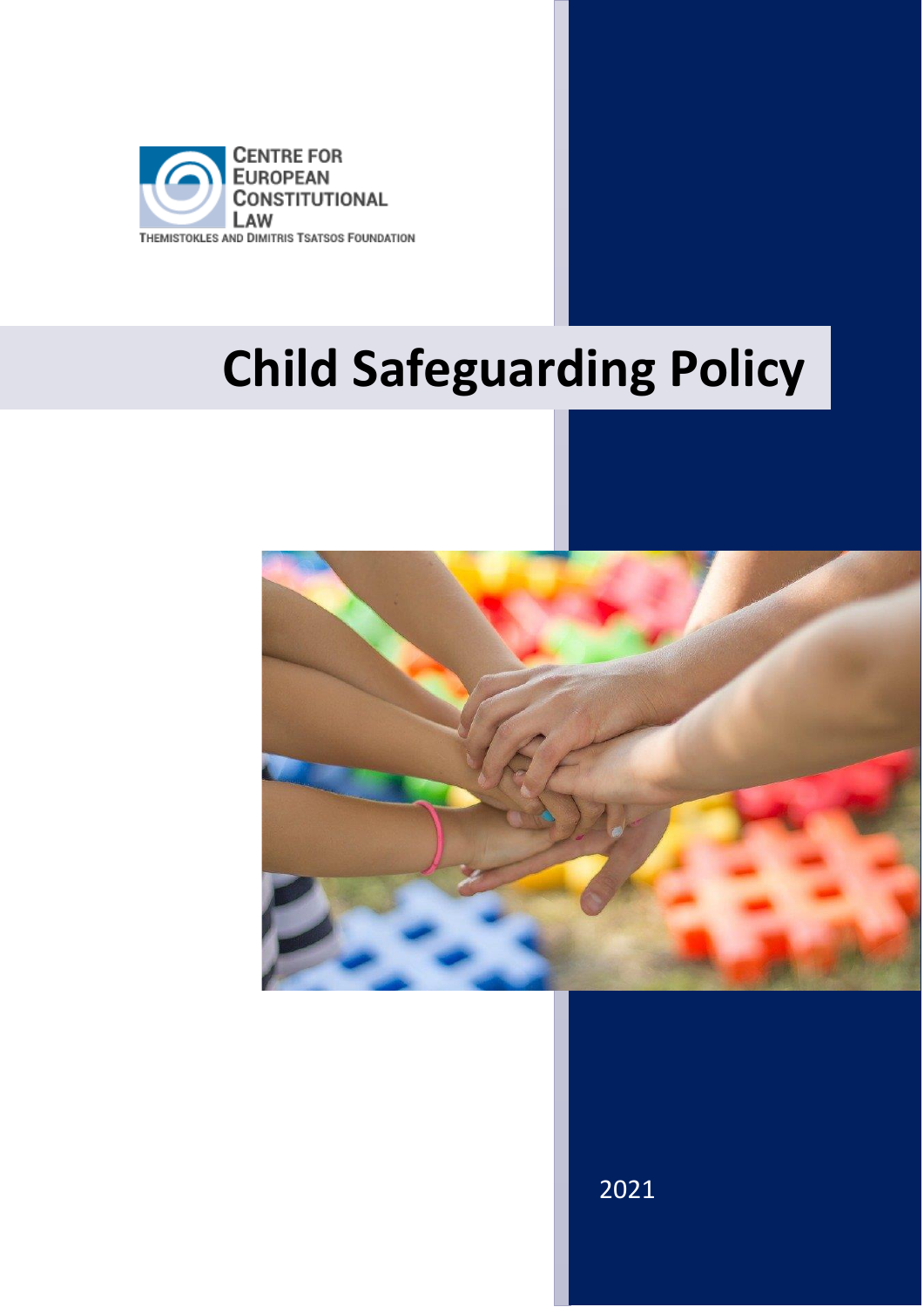

# **Contents**

| Ι.   |                                                                        |  |
|------|------------------------------------------------------------------------|--|
| 1.1. |                                                                        |  |
| 1.2. |                                                                        |  |
| 1.3. |                                                                        |  |
| Н.   |                                                                        |  |
| Ш.   |                                                                        |  |
| 3.1. | Preventive actions - mainstreaming child safety into CECL activities 5 |  |
| 3.2. | Ensuring child safety in the implementation of CECL activities  8      |  |
| 3.3. |                                                                        |  |
| IV.  |                                                                        |  |
| V.   |                                                                        |  |

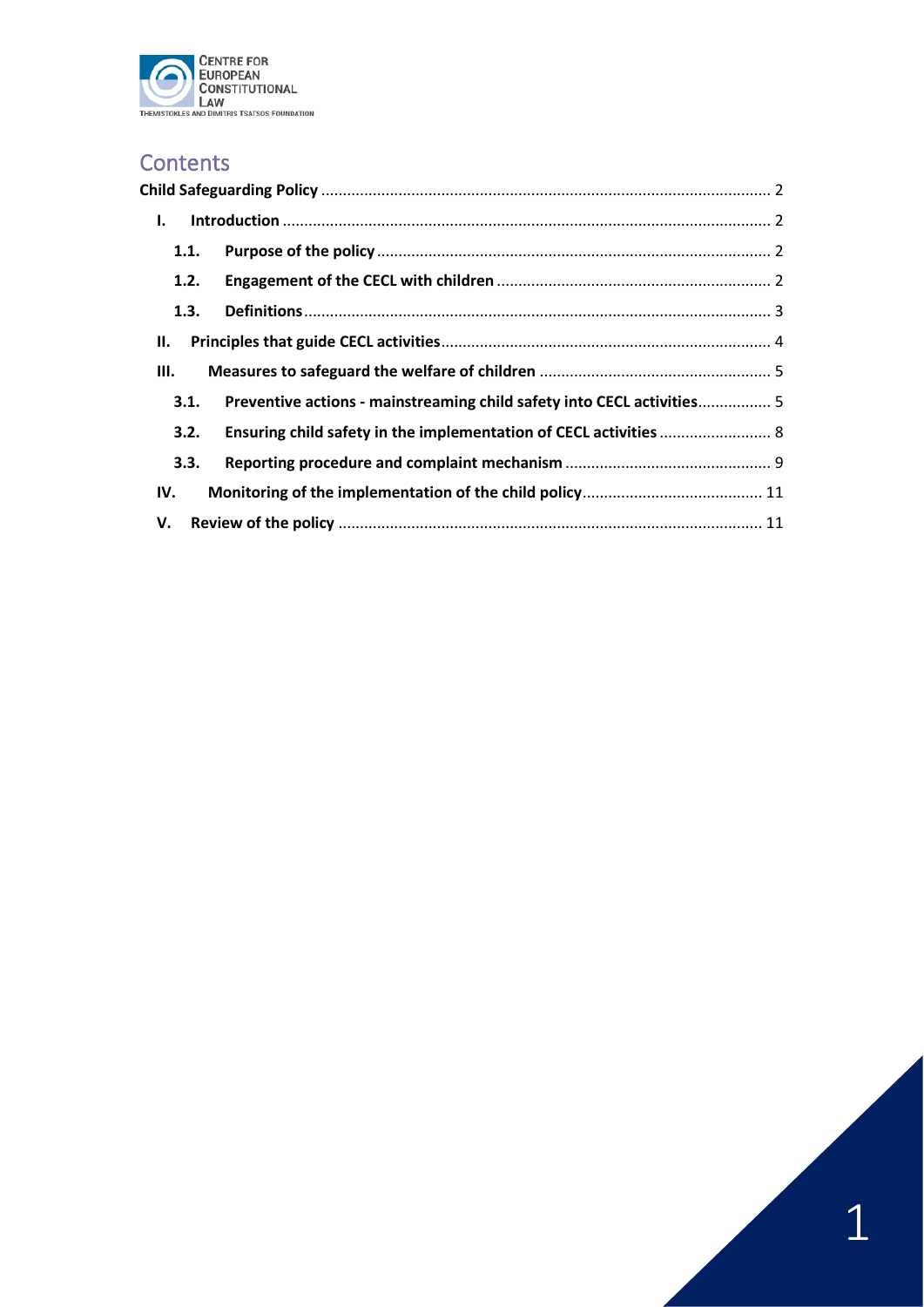<span id="page-2-0"></span>

# Child Safeguarding Policy

# <span id="page-2-1"></span>I. Introduction

# 1.1. Purpose of the policy

<span id="page-2-2"></span>The policy sets out the general principles that guide CECL´s activities and the preventive and responsive activities that the CECL undertakes to promote and safeguard the well-being and safety of all children with whom it comes in contact, directly or indirectly, in the framework of its programmes and operations.

The present document describes policies and relevant procedures that regulate the organizations' operations, so that no harm is caused to children, regardless of gender, race, country of origin or religious belief.

# 1.2. Engagement of the CECL with children

<span id="page-2-3"></span>The **Themistocles and Dimitris Tsatsos Foundation – Centre for European Constitutional Law (CECL)** is a non-profit research organization with the aim to promote the development of democratic institutions, fundamental rights and the welfare state; to deepen European integration; and to strengthen international cooperation under the principle of respect to the cultural identity of each state. The specific objectives of the Foundation are to provide institutional know-how and capacity-building to public bodies in Greece, developing countries and member-states of the European Union, to undertake theoretical and applied research in the fields of Greek, European and comparative public law and public policies; and to promote public awareness on developments in the European area. To this date, the Foundation participating in numerous European and National Projects has undertaken research, consulting and institution-building projects and maintains an active network of collaborating institutions and highly qualified experts.

More specifically, the activities of the CECL include

- Scientific research in specific thematic fields
- Training and participation in research networks
- Organisation of international conferences and meetings
- Scientific publications
- Institution and capacity building projects
- Consulting

Moreover, a Training Department operates within the structure of CECL, the objective of which is to transfer specialized know-how and new skills to legal practitioners, entrepreneurs and business managers.

The CECL implements extensive research and capacity building activities on fundamental rights issues, including the protection of children's rights. In particularly,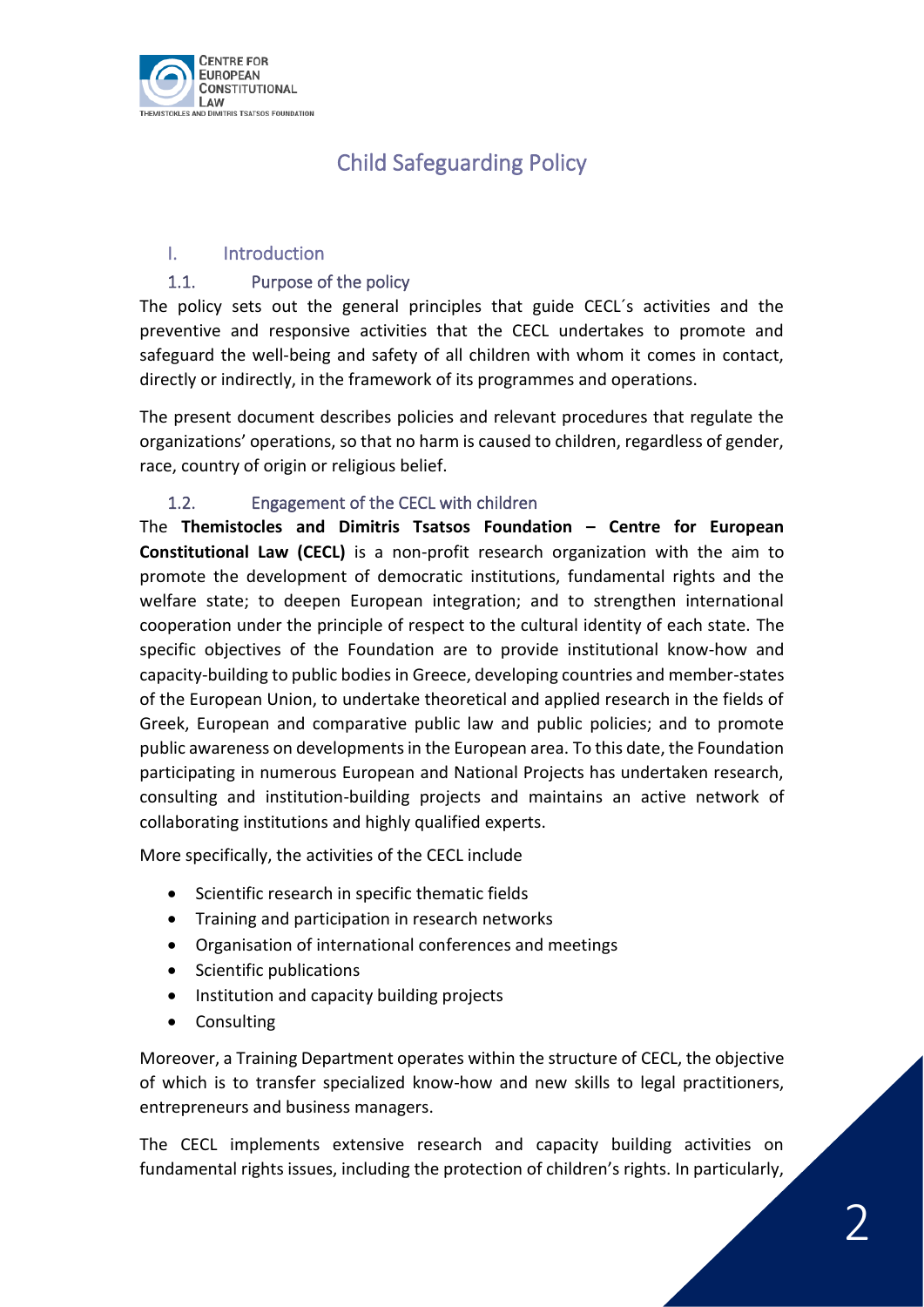

focus is merely placed on combating discrimination and racism towards vulnerable children (migrant children, children with disabilities, unaccompanied children, Roma children and children that live on the limit of poverty) and promoting their social inclusion through targeted activities.

In particular, in order to achieve the above-mentioned objectives, children might be involved in a set of activities as research subjects focusing on protection measurements, legal framework and national policies on children's wellbeing. These activities include:

- Fieldwork research which consists of qualitative interviews, focus groups discussions and participatory observations.
- Capacity building and empowerment workshops.

The policy outlines the ways in which the CECL safeguards the well-being and safety of all children with whom it comes in direct or indirect contact in the framework of its programming and operations. The present document describes policies and relevant procedures that regulate the organizations' operations, so that no harm is caused to children, regardless of gender, race, country of origin or religious belief.

# 1.3. Definitions

<span id="page-3-0"></span>**Child:** Anyone under 18 years of age<sup>1</sup>

**Child Safeguarding:** the responsibility to ensure that staff, operations and programmes do no harm to children, do not expose children to the risk of harm and abuse and that any concerns about children's safety are reported to the competent authorities.<sup>2</sup> This includes both preventative actions to minimize the chances of harm occurring, as well as responsive actions to ensure that incidents which may happen are appropriately handled and reported. The "do no harm principle" refers to organizations' responsibility to minimize the harm they might be doing inadvertently as a result of their organizational activities.<sup>3</sup>

**Child abuse** includes actions or omissions which directly or indirectly harm children or damages their prospect of a safe and healthy development into adulthood

**Sexual abuse** is the involvement of a child in sexual activities, whether or not the child is aware of what is happening. The activities may involve physical contact, including assault by penetration (for example, rape or oral sex) or non-penetrative acts such as masturbation, kissing, rubbing and touching outside of clothing. They may also include non-contact activities, such as involving children in looking at, or in the production of,

 $<sup>1</sup>$  In accordance with national law and in alignment with United Nations Convention on the Rights of the</sup> Child definition of a child.

 $2$  Keeping Children Safe Coalition  $3$  – www.keepingchildrensafe.org.uk

<sup>3</sup> Ibid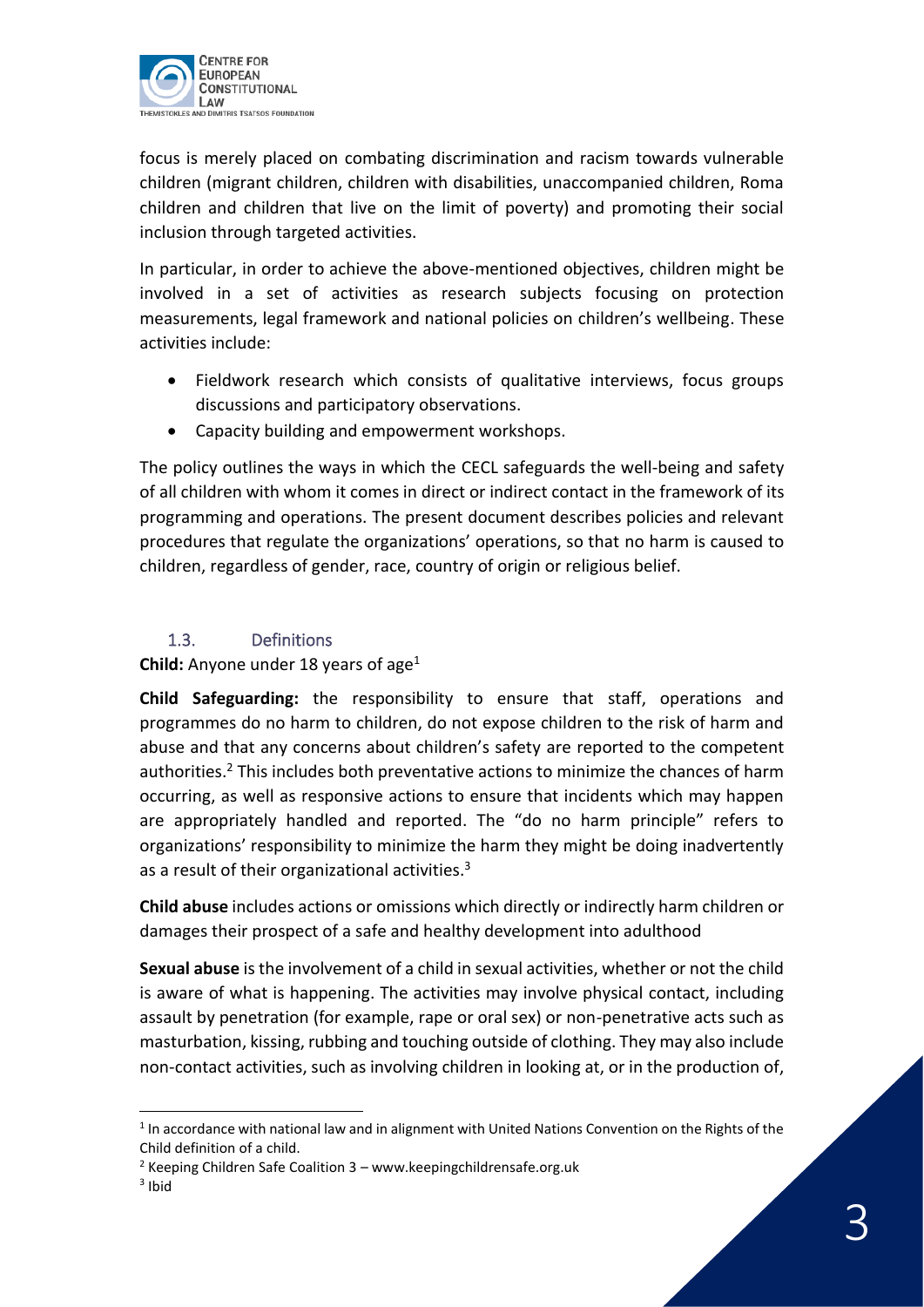

sexual images, watching sexual activities, encouraging children to behave in sexually inappropriate ways, or grooming a child in preparation for abuse (including via the internet). Adult males do not solely perpetrate sexual abuse. Women can also commit acts of sexual abuse, as can other children.

**Physical abuse** is the non-accidental use of physical force that deliberately or inadvertently causes a risk of/or actual injury to a child. This may include hitting, shaking, throwing, poisoning, burning or scalding, drowning, suffocating or otherwise causing non-accidental physical harm to a child. Physical harm can also be caused when a parent or carer fabricates the symptoms of, or deliberately induces, illness or temporary, permanent injury or disability of a child.

**Emotional abuse** involves doing harm to a child's emotional, intellectual, mental or psychological development. This may occur as an isolated event or on an ongoing basis. Emotional abuse includes but is not limited to any humiliating or degrading treatment (e.g. bad name calling, threats, yelling/screaming/cursing, teasing, constant criticism, belittling, persistent shaming etc.), failure to meet a child's emotional needs, and rejecting, ignoring, terrorizing, isolating or confining a child.

**Child exploitation** is an umbrella term used to describe the abuse of children who are forced, tricked, coerced or trafficked into exploitative activities. It occurs where an individual or group takes advantage of an imbalance of power to coerce, manipulate or deceive a child or young person under the age of 18 into sexual activity; (a) in exchange for something the victim needs or wants, and/or (b) for the financial advantage or increased status of the perpetrator or facilitator.

# II. Principles that guide CECL activities

<span id="page-4-0"></span>The CECL Child Safeguarding Policy is based upon the following principles:

- All children have equal rights to protection and to have their wellbeing and participation promoted.
- Any activity that results or may result in any kind of harm and/or abuse of children is strictly prohibited.
- All actions regarding child safeguarding must be taken in the best interest of children. This includes an understanding that in all our programmes and activities we must ensure that we respect children's rights and do not cause harm.
- The policy is mandatory for all those who work for or on behalf of CECL, including staff and partners.
- Although training, advice and support will be provided, everyone should actively participate so that they can carry out their responsibilities towards safeguarding children.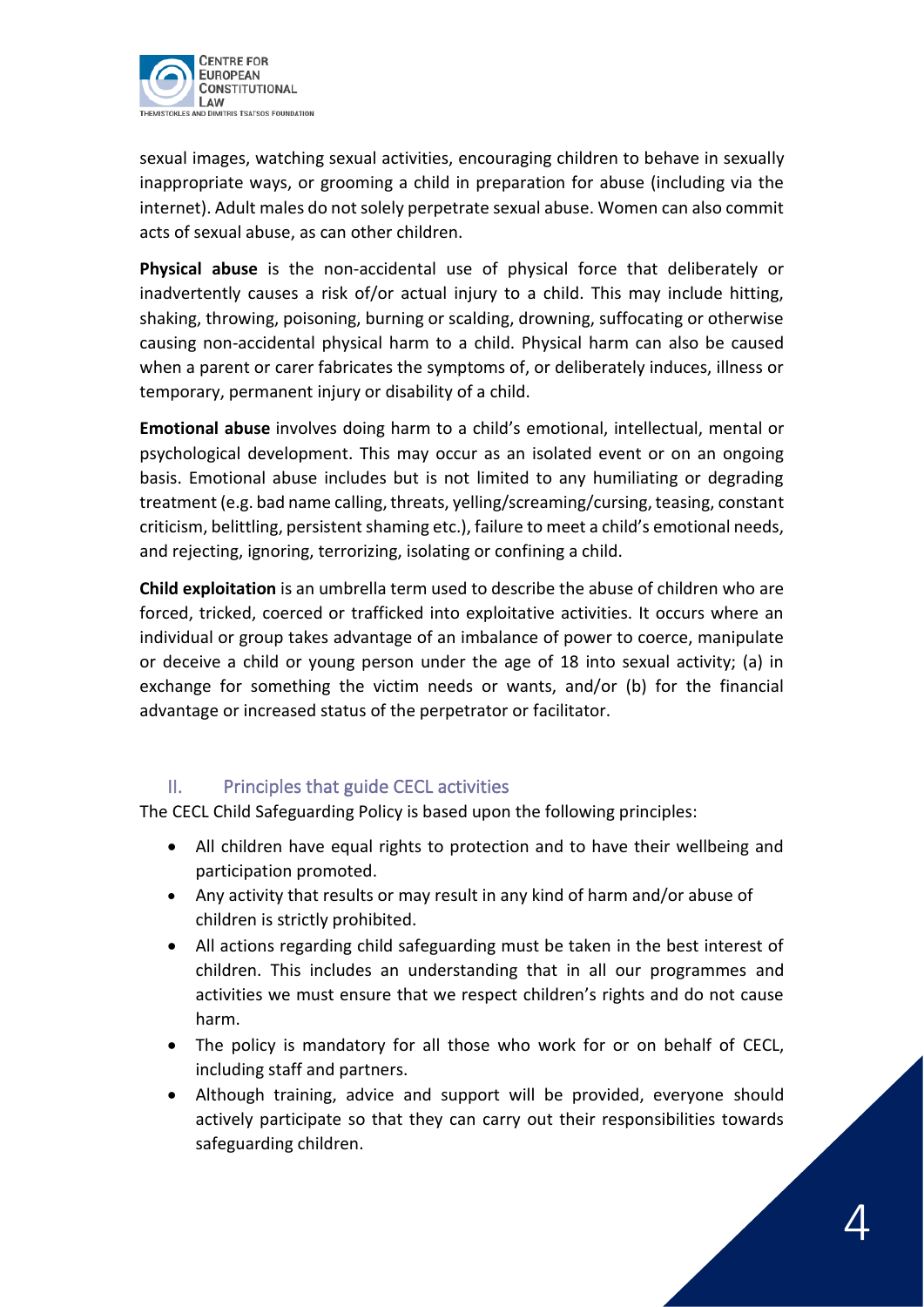

- We work within the framework of international and national laws and policies regarding safeguarding.
- All reports of concern regarding the safety and protection of a child will be taken seriously. Where necessary, appropriate steps will be taken to protect the child and to take action against the alleged perpetrator.
- Child Safeguarding must be integrated in all aspects of organizational work, including recruitment, management and behaviour of staff.

# <span id="page-5-0"></span>III. Measures to safeguard the welfare of children

<span id="page-5-1"></span>3.1. Preventive actions - mainstreaming child safety into CECL activities Child safeguarding runs across the whole organisation and the concept of thinking about safeguarding - and reducing risk – has been embedded in everything that we do, from recruiting a staff member, to selecting a partner, through to running an activity and designing and implementing a programme or other institutional activity.

# *3.1.1 Child safety in research and capacity building activities*

This section considers the actions that need to be taken to ensure that safeguarding is included in research activities

- 1. Child participation includes the involvement of children in the whole research process and conduction research specifically on and with children.
- 2. Children should participate in research activities as active social agents rather than 'objects of research' and consequently their abilities and autonomy needs to be respected.
- 3. The acknowledgement of the potential of children's contribution and of their needs is at the heart of a child-centred research approach, where children are central to all elements of the research process.
- 4. Large heterogeneity of childhood needs to be taken into account that includes the awareness that the notion and understanding of the degree of children's competence, independence and autonomy differ across cultures and are also likely to influence the research approach.
- 5. Clear and unambiguous agreement of the child to participate after receiving child-friendly information about the research and ensuring that he/she has fully understood everything
- 6. Information about the research to members of the organizations, potential participants (children and parents) on its purpose and benefits, as well as on participants rights (there is the option of a self-report survey to measure parental understanding)
- 7. Information to institutions/organizations who shall enable access to children or even participate (e.g. schools, leisure centres)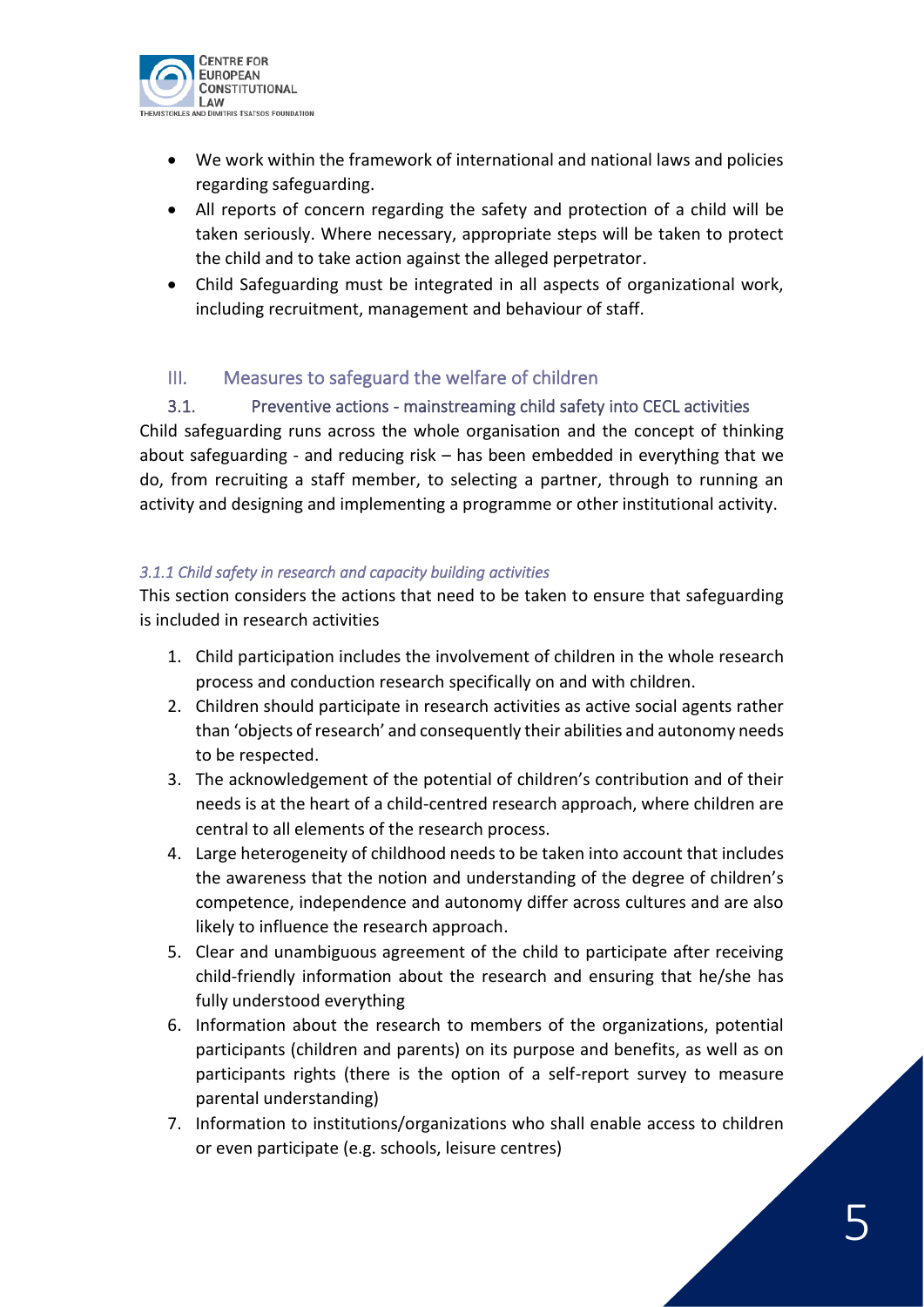

#### *3.1.2. Child safety and human Resources*

This section sets out the specific obligations and responsibilities for all adults working with/for CECL, including Board members, senior management, staff members, external experts or consultants and interns, regardless of their contractual relationship with the organization (full or part time, paid or unpaid).

- 1. The Safeguarding Policy applies to all those working with or on behalf of CECL. By agreeing to work with/for the organisation, it is implied that the terms and conditions of the Safeguarding Policy have been accepted as a condition of involvement.
- 2. All new employees must be properly informed about their obligation to comply with the present Child Safeguarding Policy.
- 3. All staff members will be given the opportunity to be regularly updated or reminded of child safeguarding policies and procedures, either formally, through relevant trainings and capacity building activities, or informally through team meetings and discussions with supervisors.
- 4. Staff members must avoid age-inappropriate language with children, as well as any inappropriate body contact. Professional boundaries should always be respected.

#### *3.1.3. Recruitment procedure*

#### **Pre-selection procedure**

- $\Rightarrow$  Job posts are based on a detailed analysis of tasks and the level of contact with children (if relevant),
- $\Rightarrow$  Job descriptions clearly detail the organization's values and commitment to its Child Protection policy,
- $\Rightarrow$  References are asked for all candidates which are kept in HR files and then destroyed in accordance with the applicable data protection rules.
- $\Rightarrow$  All applications are checked to ensure that they are fully and properly completed,
- $\Rightarrow$  All applications are considered with regard to any history of gaps or repeated job changes without clear reasoning,
- $\Rightarrow$  A short list of candidates is prepared.

#### **Evaluation and selections procedure**

- $\Rightarrow$  Selection of potential partners/staff members/external experts/consultants etc. is based on an interview procedure in which among others candidates' ability to work with children is assessed through focused questions,
- $\Rightarrow$  All candidates must be made aware of and understand the principles of the organization's values and policy,
- $\Rightarrow$  All candidates are obliged to bring with them to interview their identity.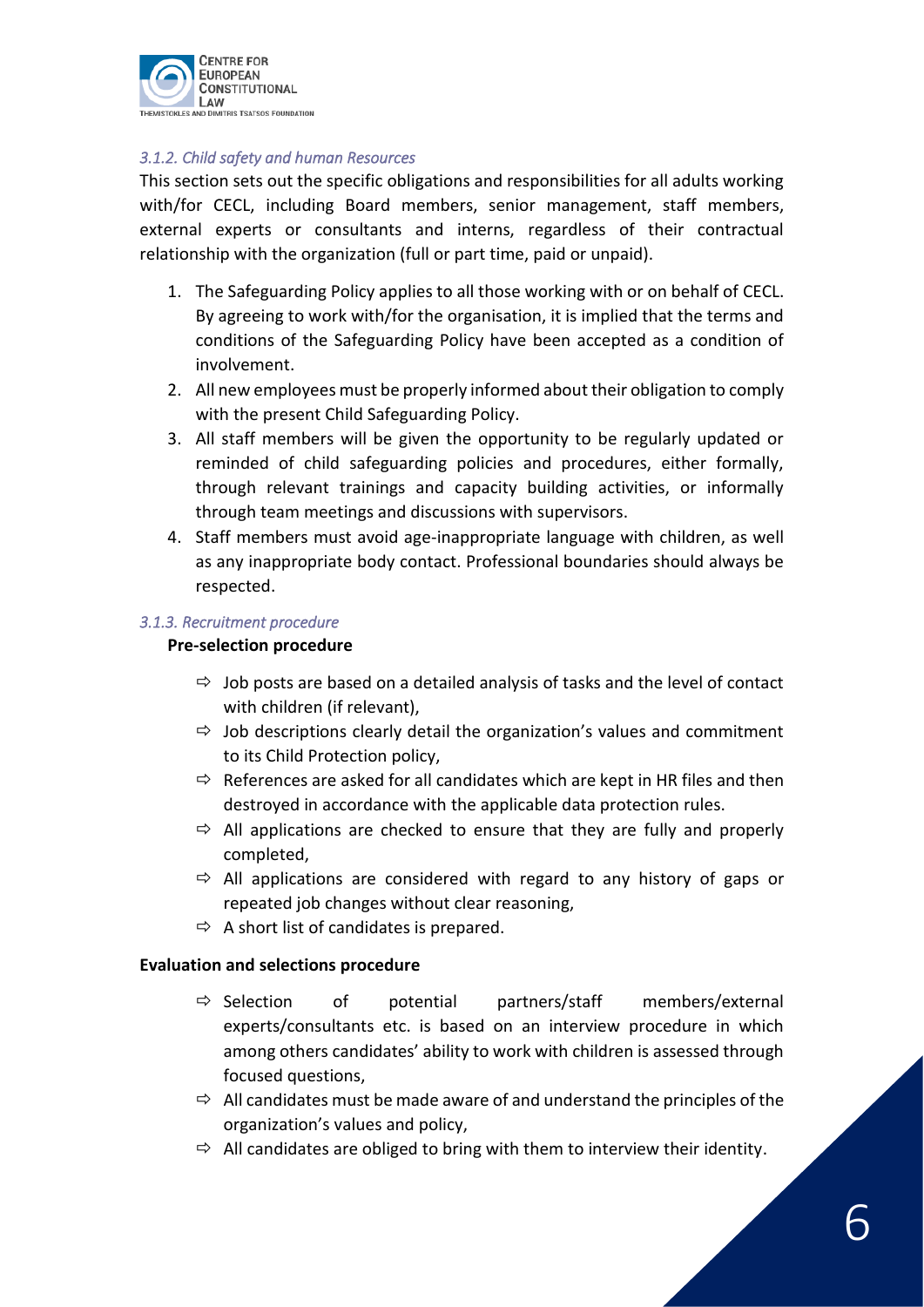

During the interview, the interviewer explores any gaps and changes in employment history, as well as any discrepancies arising from information supplied by the candidate. After the selection is completed, the candidate is asked to send copies of documents confirming any necessary or relevant educational and professional qualifications and once all pre-employment checks are completed, an offer is sent to the candidate which includes the detailed Child Safeguarding Policy.

#### **Induction and training**

After the recruitment procedure is completed, the new staff is obliged to attend a 1 day induction workshop on CECL's policies, practices and procedures including the Child Safeguarding policy.

Furthermore, apart from the induction workshop which is obligatory for joining the CECL's staff, extra trainings are provided to all staff on a yearly basis. This can include an updating on the institutional framework and international and local laws related to sexual exploitation (including child exploitation), abuse GBV etc.as well as on information on how to report any incident of abuse or exploitation.

#### *3.1.4. Child safety and projects*

CECL programmes and projects, along with their respective activities must take into consideration any potential risk of harm towards children at all stages, from initial programme/project design to implementation and evaluation phase.

- 1. Safeguarding must be considered at every stage, from project/programme design and must be reviewed regularly as part of the monitoring of the project's implementation. In this framework risk assessment checks are conducted during the design phase of a project/programme, the implementation phase as well the closure phase in order to identify areas that are of high risk of child exploitation or abuse.
- 2. Child safeguarding policies should be taken into consideration for partners identification purposes. When reaching out to partners, particularly for proposal development and potential future collaboration in projects that entail direct contact with children, the project manager in charge needs to assess whether the partner in question is in alignment with CECL Child Safeguarding Policy and overall philosophy as regards child protection. Once the checks are completed, potential partners are asked to declare their commitment to the CECL's Child Safeguarding Policy.
- 3. All designed and implemented activities should be age-appropriate and safe for children. Respective checks are also conducted.
- 4. Parental Consent Form (or that of a legally appointed guardian) must be obtained in written and in a language understood by the guardian, prior to conducting activities that require children's participation.
- 5. Any service provision and/or activity that provides internet access should not expose children to risk of harm and abuse, such as online grooming or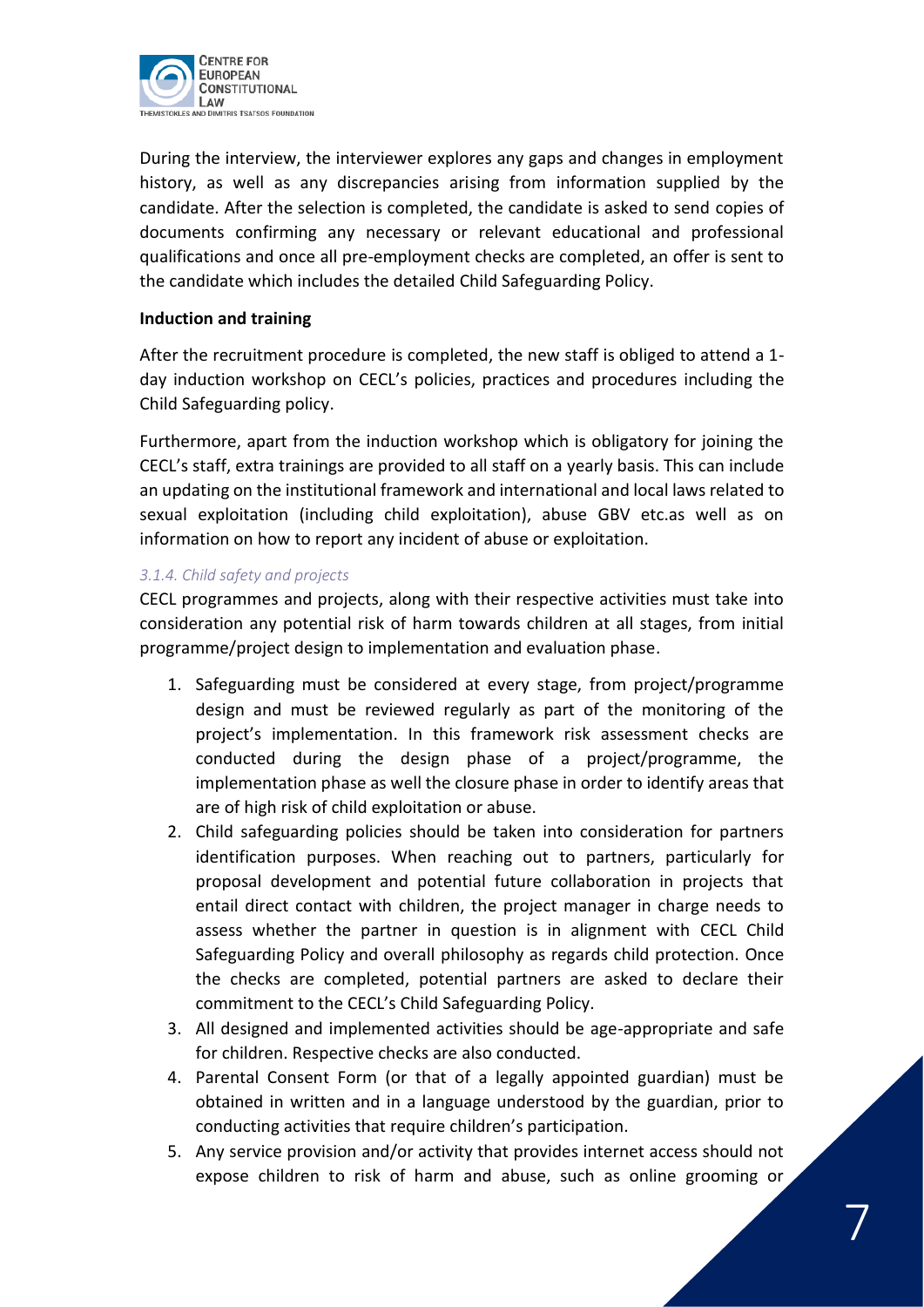

exposure to pornography. Access to age-inappropriate content should be denied and protective filters should be placed in advance. Relevant IT equipment to which children have access must be placed in a public area, where it can be supervised by adults.

6. Child protection policies and procedures will be subject to regular monitoring and evaluation to ensure proper actions are taken, to properly document any issues or concern and to channel lessons learned back into programming, either for better future design or for re-calibration of existing activities.

# *3.1.5. Child safety and dissemination & Communications activities*

This section considers the actions that need to be taken to ensure that safeguarding is included in dissemination and communication activities and material.

- 1. All staff members and external experts must ensure that the safety of children will not be in any way compromised by disseminating or publishing images, videos and/or content of them.
- 2. Children's right to privacy should be respected at all times. No image, video or any other type of content should be disseminated or published unless the parent, legal guardian or the person responsible for the child provides explicit permission to do so. The objective and use of content must be explained to the guardian in advance, in a language that he/she can understand. Children have the right to refuse taking part, even if the responsible adult consents.
- 3. All dissemination and communication material and content must respect children's dignity.
- 4. Media or communication material should not include information that could be used in order to identify children depicted or their location. Such information includes children's full name, their address or any either easily identifiable sign that could be used to locate them.

# <span id="page-8-0"></span>3.2. Ensuring child safety in the implementation of CECL activities

#### *3.2.1. Ethical research*

Research on and with children has to respect the following ethical issues:

- o Protection of the best interest of the child, both in the research process and in the dissemination of its results.
- $\circ$  Informed consent to ensure that participants in research are aware of any potential implications of their involvement (by the same token to protect researchers from liability.
- o Equity and non-discrimination. Selection of children should reinforce equality and non discrimination and provide the possibility to all children despite their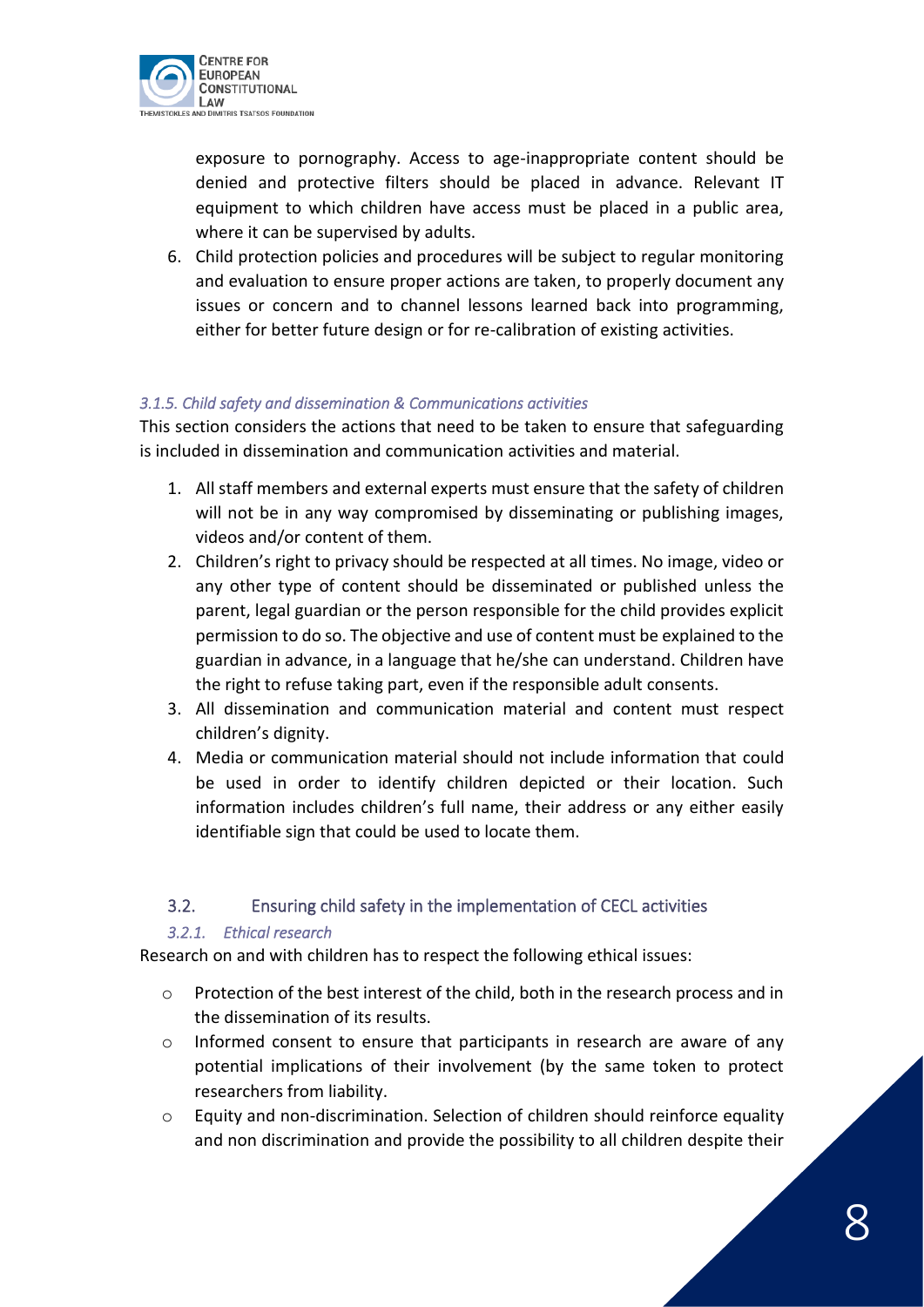

language abilities, social behaviour and skills to participate in the activities so as to combat exclusion and unequal treatment.

- o Respect of children and their views. Methods and processes that best facilitate children to express their views must be preferred.
- o Sense of 'ownership'. Children must be told how the results of the research will be used and be involved in a way that they understand that they are contributing to something important.
- o Methodological limitations. It is unethical to carry out data collection if the design will not achieve the research objectives. Methodological limitations must be considered carefully, including the potential effects of power relations between children and adults.
- o Need for trained researchers: Specialists should provide and monitor training to guarantee full respect of ethical issues, especially the best interest of the child.
- o Data analysis: Participatory methods especially with young children involve different techniques (drawings, notes from observations and/or games, videos, pictures) which have to be analysed using specific instruments and competences.
- $\circ$  When children with particular vulnerabilities, e. g. children separated from their parents, in detention, etc. can be involved in research only if it 'worthy', and ethical, namely if the research design (including analysis) is feasible and research objectives can be achieved in the best interest of the children themselves.

# *3.2.2. Data protection*

The information that is collected during the above mentioned activities will only be used for research purposes. All interview data is stored in a code-protected file accessible only to persons (administrators, researchers) responsible for project management, research and quality control of findings / procedures. Pseudoanonymization techniques are used to save the files. Contact details will only be used for managing the research procedures, they will be stored separately they will not be transmitted to any other organisation and will be destroyed after data collection and quality control has been completed.

The Data Protection Officer (DPO) of the CECL is Ms. Zoi-Anna Kasapi. Any concerns may be raised in written at the email address [dpo@cecl.gr.](mailto:dpo@cecl.gr)

# <span id="page-9-0"></span>3.3. Reporting procedure and complaint mechanism

This section applies when a concern is reported that the child safeguarding policy is not being implemented or a child protection incident is reported (i.e. where a child may be or is at risk of abuse and actions may be necessary to ensure that the child is protected).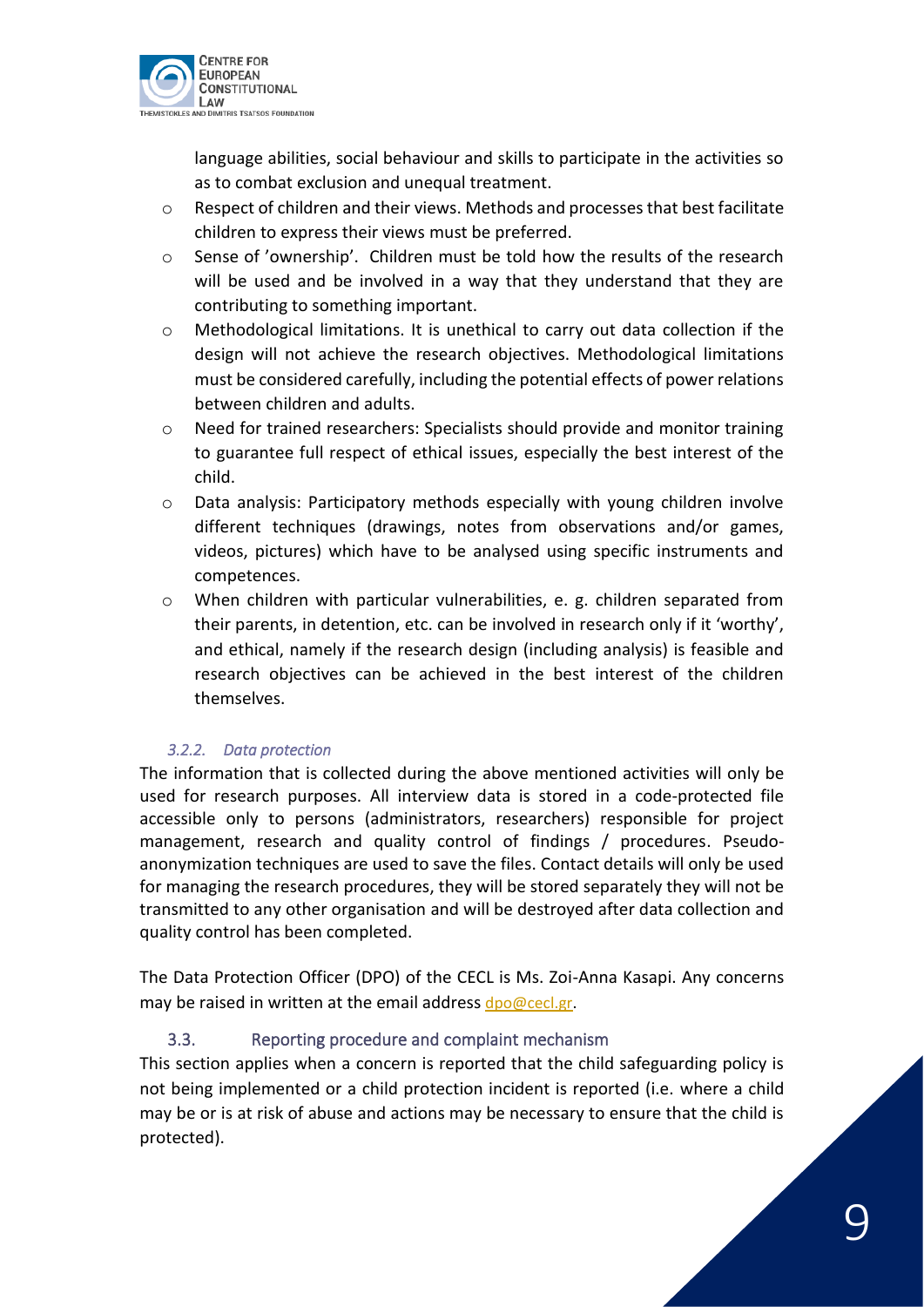

- $\Rightarrow$  Concerns and reports may be received from a number of sources including staff, partners, children and families/community members. All concerns and reports must be taken seriously. If any of them have concerns that a staff member or other associate partner has been or is at risk of being abused, exploited or harmed in any way, they must report it.
- $\Rightarrow$  All potential, actual or suspected concerns must be reported within 24 hours. In cases of imminent danger for the safety of the child, the report must be submitted immediately
- $\Rightarrow$  When concerns are raised or reports made, importance must be placed on CONFIDENTIALITY, both of the referrer and also the child(ren)/adults involved. Information must be shared strictly on a need to know basis as necessary to ensure the child is kept safe and appropriate assistance is given.
- $\Rightarrow$  Concerns may be raised in written at the email address centre@cecl.gr to the attention of Maria Mousmouti, Executive Director.

Reporting procedures as provisioned by the Greek legal framework will be followed. More specifically, any case of child abuse will be reported to the competent authority, namely to the Hellenic Police (ypa.daa@hellenicpolice.gr). CECL is not a child protection agency or organization and does not have the power to conduct any investigations of child abuse. For this reason, the CECL is obliged to follow the instructions provided by the Hellenic Police. More specifically, once a concern is raised, the CECL:

- $\Rightarrow$  CECL refers all cases to dedicated and appropriate professionals and organisations (Hellenic police and Prosecutor's Office-Juvenile Division),
- $\Rightarrow$  CECL ensures that all case management decisions are based on safety of the child and his/her best interest,
- $\Rightarrow$  We keep calm and choose a private and safe place to discuss with the child,
- $\Rightarrow$  We believe what the child tells us and we do not investigate the child.
- $\Rightarrow$  We only ask open-ended questions and do not guide the child (e.g., we ask "what happened next?" we do not ask "what else did he do to you?)
- $\Rightarrow$  We do not express any judgment about the perpetrator and his actions.
- $\Rightarrow$  We do not ask question that begins with the word "why?" or phrases like "why ...", etc.
- $\Rightarrow$  We explain to children that there are many other children that had the same experience with them and that there are people who can help,
- $\Rightarrow$  We explain to the child that we should turn to the competent authorities for help and thank him for the trust he has shown in talking to us.
- $\Rightarrow$  We report any incident of child abuse immediately. We have an obligation to do so and no excuse to hide it.